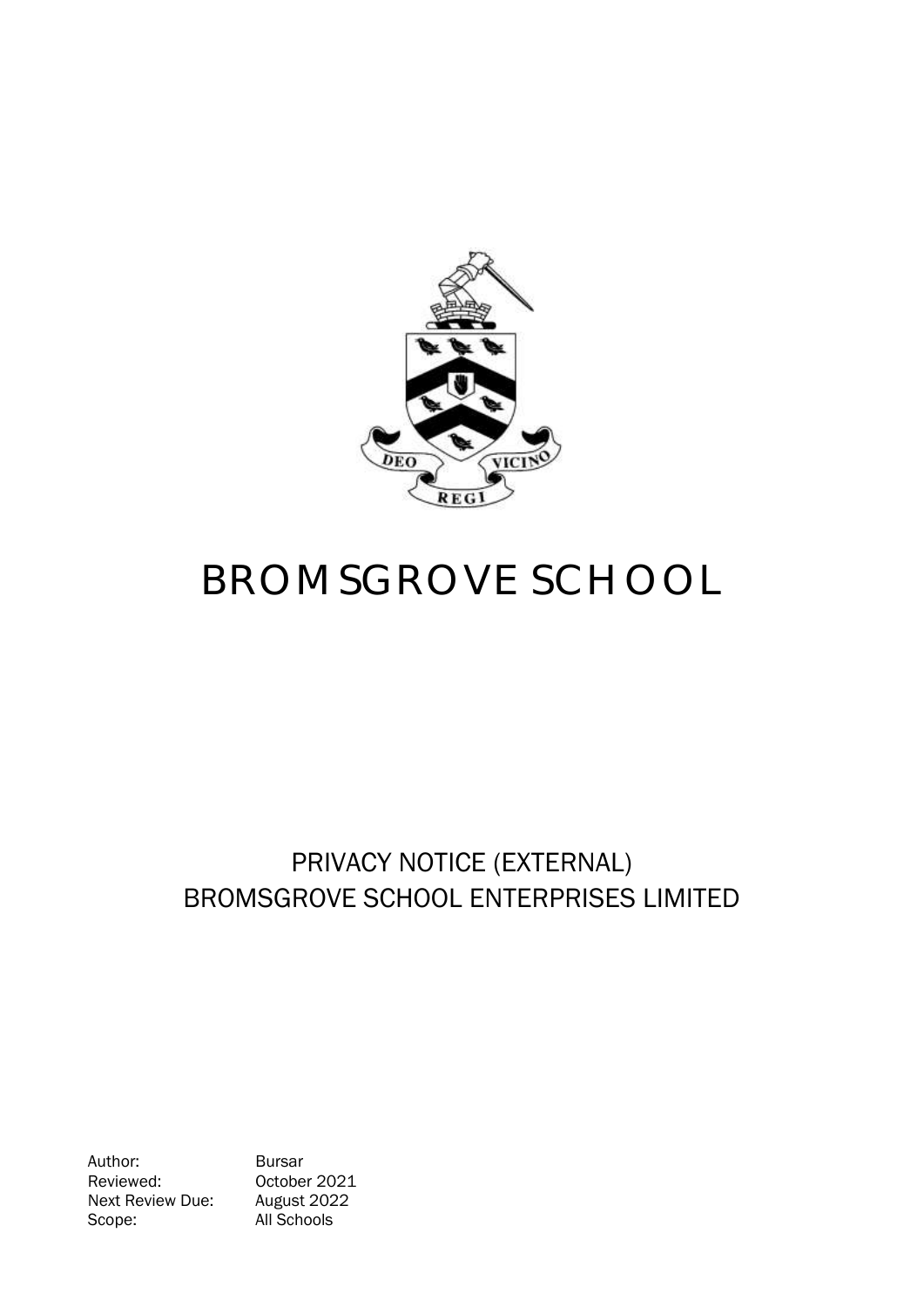### **Introduction**

This notice is to help you understand **how** and **why** we collect personal information about you and **what** we do with that information. It also explains the decisions that you can make about your own information.

If you have any questions about this notice please contact the Commercial Manager.

This notice applies to the services provided by Bromsgrove School Enterprises Limited ("**we**") and Bromsgrove School. Bromsgrove School Enterprises Limited and Bromsgrove School are responsible for deciding how they hold and use personal information about you, and for explaining this clearly to you. To use data protection terminology, Bromsgrove School Enterprises Limited and Bromsgrove School are "data controllers".This notice applies to everyone who uses our services including:

- the hire and use of our facilities such as our sports facilities, our concert hall and our theatre, and room hires for functions and events (such as weddings);
- users and members of our sports facilities;
- members of our sports academies such as the Bromsgrove School Swimming Academy

In this notice our "services" is a reference to the above and any other services we provide or any other use of our facilities.

Bromsgrove School Enterprises Limited is a trading company wholly owned by Bromsgrove School (the **School**).

Bromsgrove School Enterprises Limited shares a lot of information with the School because the School is heavily involved in what we do. This makes the School a data controller of your personal information in addition to us. Accordingly, this notice applies to the School's use of personal information in relation to the services as well. The School helps us with all aspects of our operations. For example, the School helps us with catering for our events, so we share information about dietary requirements to ensure that those being catered for whilst accessing our services are served appropriate food. We and the School may share your personal information in connection with any of the purposes described in this notice. In addition, the School has its own legal obligations as a charity and a school, which means that the School may also need to use your personal information for its own purposes (for example, reporting to the relevant authorities if something has gone wrong). Further examples of how the School uses your information are set out throughout this notice.

#### **How we use your information in relation to our services**

Our primary reason for using your personal information is to provide our services to you and others.

We collect personal information direct from you when you enquire about our services. If you are a customer then we will collect and process your name, email address, telephone number, address and information about your requirements so we can provide our services. Using your personal information in this way is necessary for the performance of the contract between us or to take steps prior to entering into a contract. In addition we may collect your payment details.

We collect further information from you during the period of our relationship with you and when you use our services. This applies to both our customers and also to anyone else who uses the services (for example any guest that a customer has brought onto site and children whose parents have paid for them to attend a swimming lesson). Our purposes here include:

 To administer your use of the services (and sports facilities membership if you are a member). For example, we may keep a record of your preferences and interests to enable us to deliver a better service. This is necessary for the legitimate interest of managing what we offer and improving our services.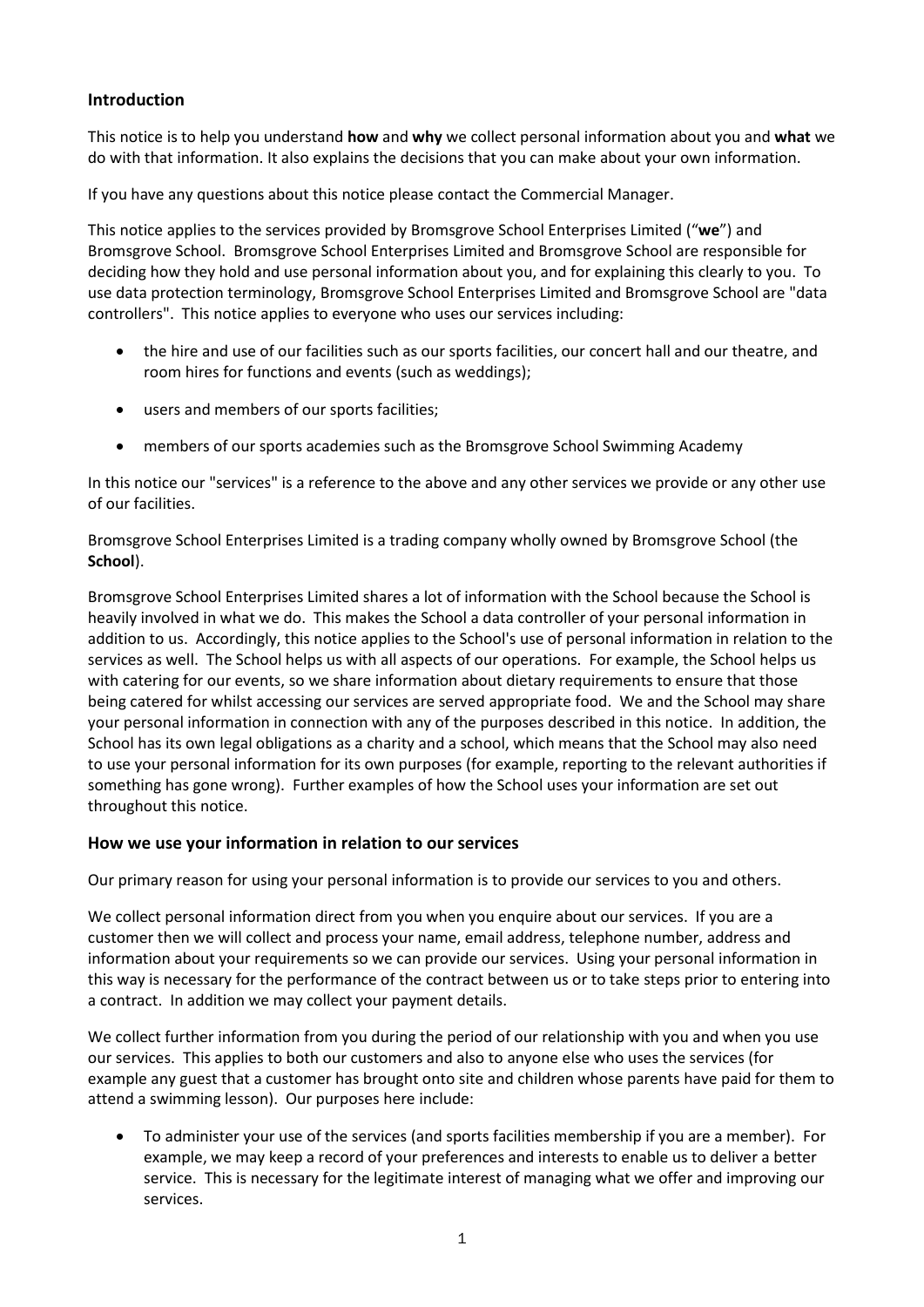- Information concerning your suitability to use our services. This is to look after you and other users and in relation to the management of incidents. As part of this we will use information concerning you about your health and any disability you may have. We, and the other users of our services, have a legitimate interest in ensuring that the services are used appropriately and safely. In addition, we have a legal obligation under health and safety laws to make sure that our services are used appropriately.
- If you attend our Swimming Academy we have a legitimate interest in processing information concerning your participation in the course, including your progress and attainment. Providing an education is also in the public interest.
- If there is a problem, for example, if you or someone else has made a complaint then we have a legitimate interest in using personal information in connection with that complaint, for example, so that we can find out what happened and put things right.
- We use CCTV to make sure the site is safe and so that we can investigate if there is a problem. This is in accordance with our legitimate interests. Images captured of you via CCTV will be your personal information. CCTV is not used in private areas such as toilets. Full details are in the School's CCTV Policy.
- We will take a photograph of you to be stored on our system for identification purposes. We will also take photographs of you when you take part in our activities or use our services. The photographs will be used in connection with our, and the School's, publicity, for example, they may appear on our websites, promotional material and on social media. We may ask for your consent before taking or using some photographs and videos if the photograph or video is more intrusive and we cannot rely on legitimate interests. If we ask for your consent to use your personal information you can take back this consent at any time. Please speak to the Commercial Manager if you would like to withdraw any consent that you have given.

#### **Other uses**

We have a legitimate interest in using your personal information in other ways as follows:

- Regardless of the relationship we have with you, we may need to use your personal information for legal reasons such as fraud prevention and to check that you are complying with our terms and conditions and to enforce our legal rights. In addition to legitimate interests, this is also necessary for the performance of any contract between us.
- We may need to use your information in order to protect our interests, and the interests of the School.For example, if you post a comment on a review website then we may provide a response to that comment or contact you directly to discuss your feedback.
- We may share your information with debt recovery suppliers if you do not pay any fees owed to us. In addition to legitimate interests, this is also necessary for the performance of the contract between us.
- We may share information about you with our professional advisors, and our insurers, for example, where there is a serious incident. We may share your personal information with our legal advisors or insurers for the purpose of obtaining legal advice or in connection with actual or contemplated litigation.
- In limited circumstances we may use your information to protect your vital interests or the vital interests of someone else (for example, if you or they are seriously hurt).
- We sometimes use contractors to handle personal information on our behalf. The following are examples: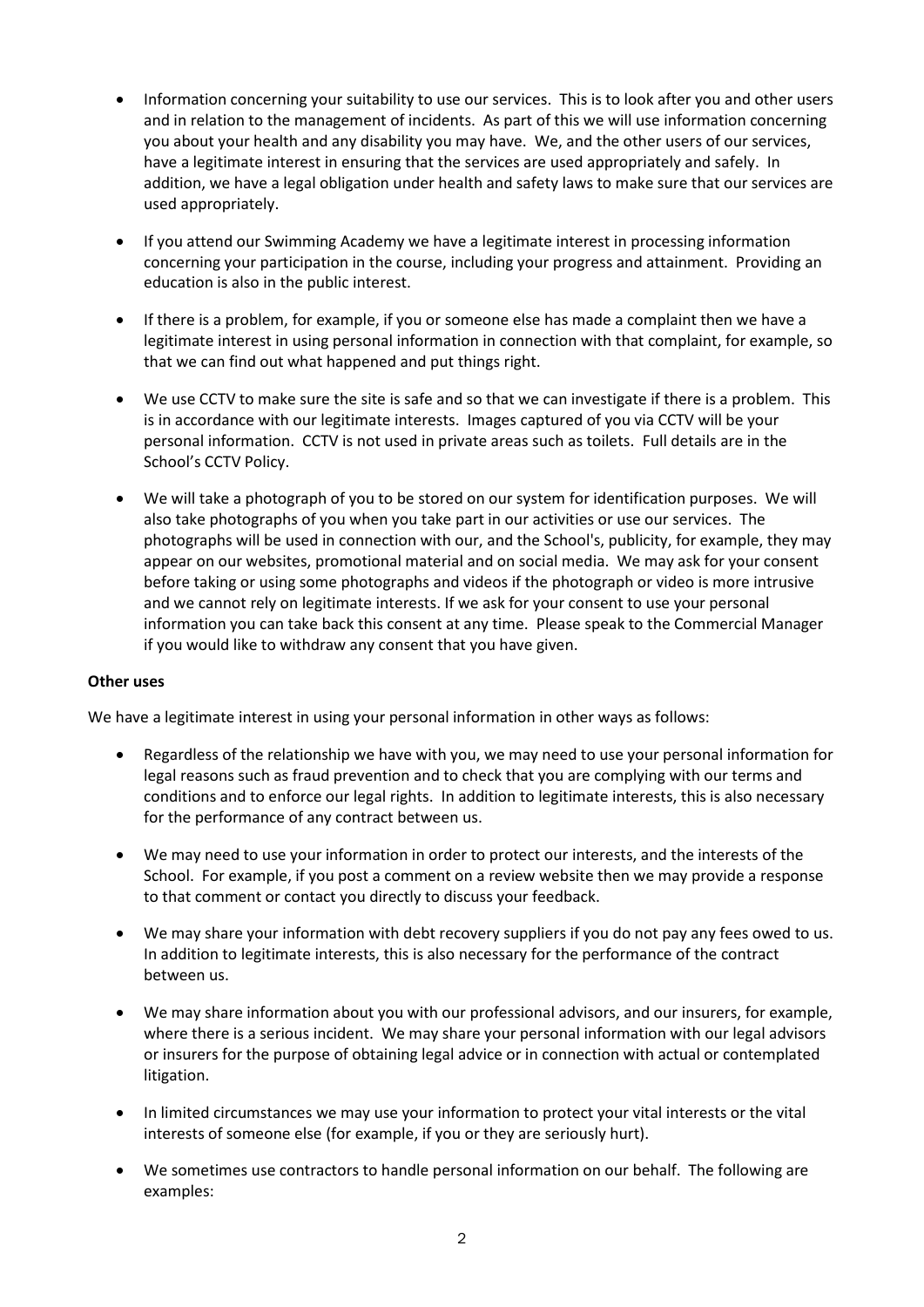- $\circ$  if we use a contractor in connection with the provision of our services, we may share information with them as appropriate. For example if we use outside caterers we may share information about dietary needs and requirements;
- $\circ$  IT consultants who might access information about you when checking the security of our IT network; and
- $\circ$  we use third party "cloud computing" services to store some information rather than the information being stored on hard drives located on the School site.

Please note that we may process your personal information without your knowledge or consent where this is required or permitted by law.

#### **How we use information about children and family members**

We and the School have additional obligations because children use our services. This includes children who are pupils at the School.

We and the School may share information about you with others in your family, such as a parent or stepparent. For example, where this is part of our obligation to take care of you or your child, as part of our wider legal and regulatory obligations.

We and / or the School may share your information with others as set out below where there is a legal obligation to do so:

- With local authorities, the Independent Schools Inspectorate, the Department for Education.
- With the Health and Safety Executive if there has been a health and safety incident.
- With the Charity Commission, for example, in the event of a serious incident. This is because the School is a charity.
- With the police for the prevention and investigation of crime and the prosecution of offenders. This will only be done in specific circumstances to assist the police with their investigations.

Sometimes we will share information as described above even if we do not have a legal obligation to do so. This is for our, and the School's legitimate interest in ensuring that the services run properly and so that Bromsgrove School Enterprises Limited and the School can benefit from the advice and guidance from the relevant agencies. In many cases, sharing the information will also be in the public interest.

If you are an existing pupil or parent of the School, then we and the School will use your personal information in connection with your (or your child's) education and welfare (for example, if you are a pupil we may tell your teachers if you have done especially well at an activity or if you have misbehaved when taking part in one of our activities). Further information about how we use personal information of School pupils and parents can be found in the relevant Privacy Notices on the School website.

#### **Keeping you updated**

We may contact you with marketing material by email, telephone, post or by text message but we will only do this where we are allowed to do so under data protection law. Sometimes we will need your consent first.

We may contact you regarding the administration of your membership fees.

If you tell us that you do not want to be contacted for any of these purposes then we will of course respect that. Any use of your information before you withdraw your consent remains valid. Please speak to the Commercial Manager if you would like to withdraw any consent that you have given.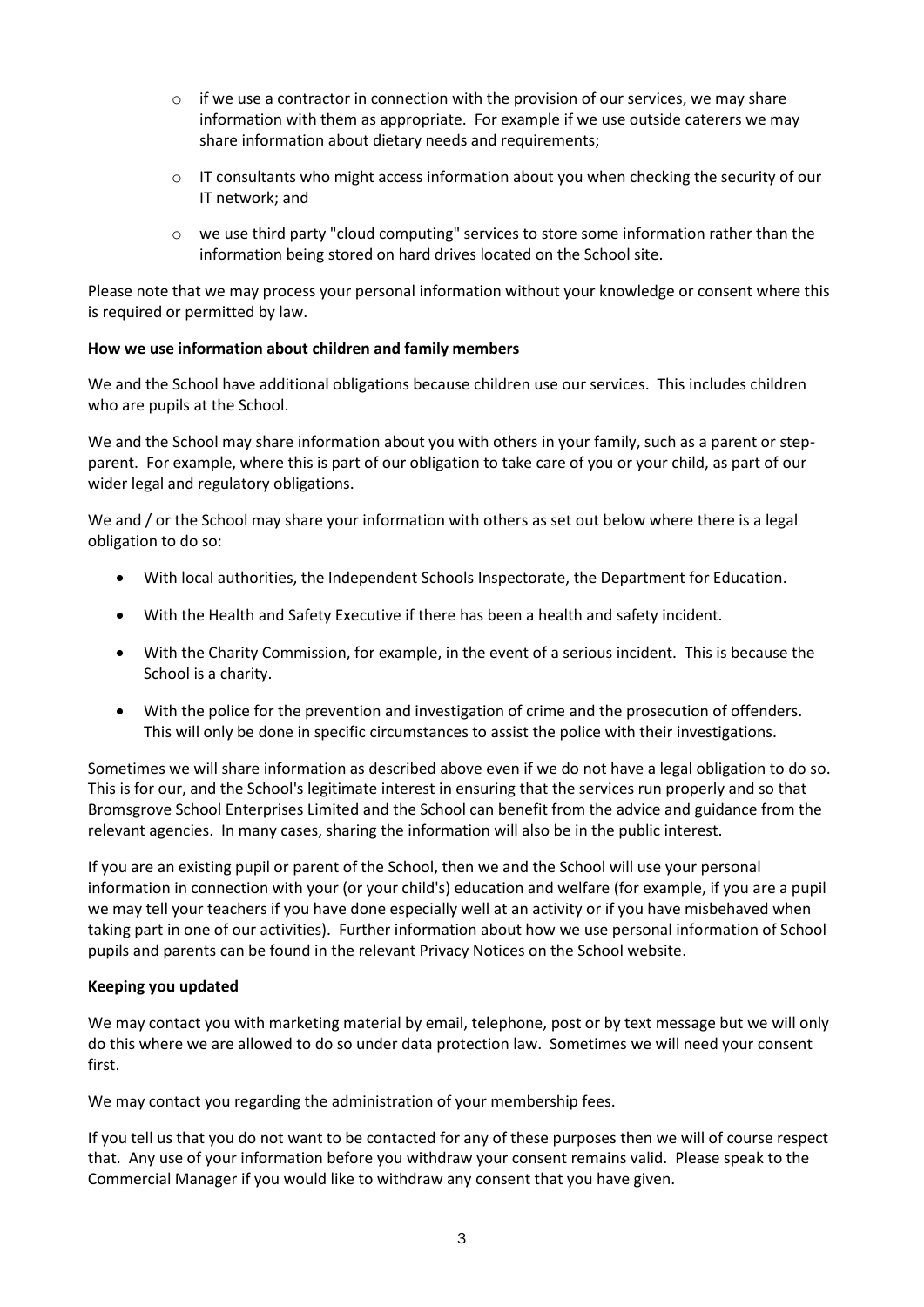#### **Where will we store your personal information?**

Any personal information that you submit to us will be held on secure servers, based within the UK or the European Economic Area (EEA).

#### **Particularly sensitive information**

We have extra obligations when we process particularly sensitive information called "special category" personal information under data protection law. These special categories are as follows: personal information revealing racial or ethnic origin, political opinions, religious or philosophical beliefs, trade union membership, genetic information, biometric information, health information, and information about sex life or orientation. We may process "special category" personal information as follows:

- We may need to use information about your health so that we can make adjustments for example, in respect of dietary requirements or in connection with the use of our services.
- We may need to use information about any disability you may have, or any care that you may need, so that we can make adjustments for example, in respect of seating or in connection with the use of our services

Using personal information in this way is justified in the substantial public interest.

We may only use information relating to criminal convictions and offences where the law allows us to do so. This will usually be where such processing is necessary to carry out our obligations or to exercise our rights.

Less commonly, we may use information relating to criminal convictions and offences where it is necessary in relation to legal claims, where it is necessary to protect our pupils and you are not capable of giving your consent, or where you have already made the information public.

#### **How long will we use your personal information for?**

We only retain your personal information for as long as is necessary to fulfil the purposes we collected it for, including for the purposes of satisfying any legal, accounting, or reporting requirements.

To determine the appropriate retention period for personal information, we consider the amount, nature and sensitivity of the personal information, the potential risk of harm from unauthorised use or disclosure of your personal information, the purposes for which we process your personal information and whether we can achieve those purposes through other means, and the applicable legal requirements.

Please see our Information and Records Retention Policy for more detailed information. This can be obtained from the Bursar.

#### **Your rights in relation to our processing of your personal information**

You have the following rights:

- **Rectification**: if information we hold about you is incorrect you can ask us to correct it.
- **Access**: you can also ask what information we hold about you and be provided with a copy. This is commonly known as making a subject access request. We will also give you extra information, such as why we use this information about you, where it came from and what types of people we have sent it to.
- **Deletion**: you can ask us to delete the information that we hold about you in certain circumstances. For example, where we no longer need the information.